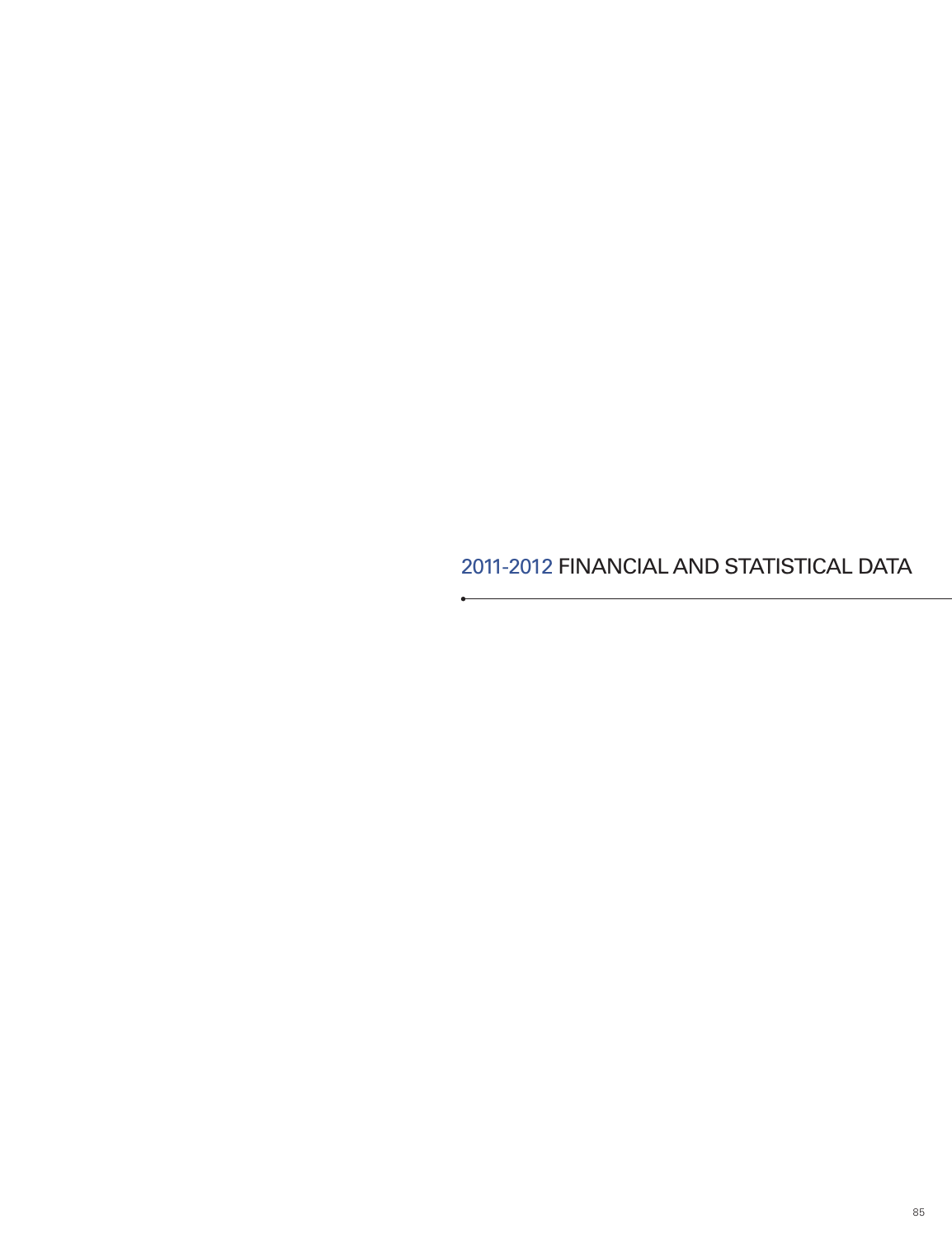| <b>SOURCES OF REVENUE (unaudited)</b>              |                 |                 |                 |                 |                 |  |
|----------------------------------------------------|-----------------|-----------------|-----------------|-----------------|-----------------|--|
|                                                    | <b>FY 2008</b>  | FY 2009         | FY 2010         | FY 2011         | FY 2012         |  |
| <b>Patient revenue</b>                             |                 |                 |                 |                 |                 |  |
| Gross patient revenue <sup>1</sup>                 | \$4,094,053,649 | \$4,692,510,650 | \$5,167,618,550 | \$5,544,009,390 | \$6,144,132,636 |  |
| Deductions from gross patient revenue <sup>2</sup> | 1,935,375,659   | 2,358,290,606   | 2,675,088,480   | 2,813,830,643   | 3,185,346,342   |  |
|                                                    |                 |                 |                 |                 |                 |  |
| Net patient revenue                                | \$2,158,677,990 | \$2,334,220,044 | \$2,492,530,070 | \$2,730,178,747 | \$2,958,786,294 |  |
|                                                    |                 |                 |                 |                 |                 |  |
| Restricted grants and contracts, philanthropy      | \$374,765,267   | \$358,610,391   | \$414,066,098   | \$436,638,273   | \$426,455,579   |  |
| State-appropriated general revenue                 | 167,894,635     | 171,265,817     | 179,818,473     | 168,730,376     | 170,383,019     |  |
| Auxiliary income <sup>3</sup>                      | 26,514,386      | 29,797,216      | 30,700,522      | 33,232,458      | 36,957,473      |  |
| Other income <sup>4</sup>                          | 38,374,559      | 43,731,386      | 46,491,784      | 52,954,731      | 56,151,131      |  |
| Investment and other non-operating income          | (11,018,492)    | (126, 798, 902) | 141,230,275     | 239,483,083     | 87,098,290      |  |
|                                                    |                 |                 |                 |                 |                 |  |
| <b>TOTAL SOURCES OF REVENUE</b>                    | \$2,755,208,345 | \$2,810,825,952 | \$3,304,837,222 | \$3,661,217,668 | \$3,735,831,786 |  |



 *1Includes inpatient, outpatient and professional services.* 

*2 Amounts discounted from established rates as a result of agreements with third-party payors, including Medicare, Medicaid and insurance companies. Also includes deductions associated with indigent care and bad debt.* 

*3 Funds received from parking fees, valet services, dining facilities, hotel charges, gift shop sales and vending machine sales.* 

*4 Includes tuition and student fees, Children's Art Project sales, management fees and other sources.*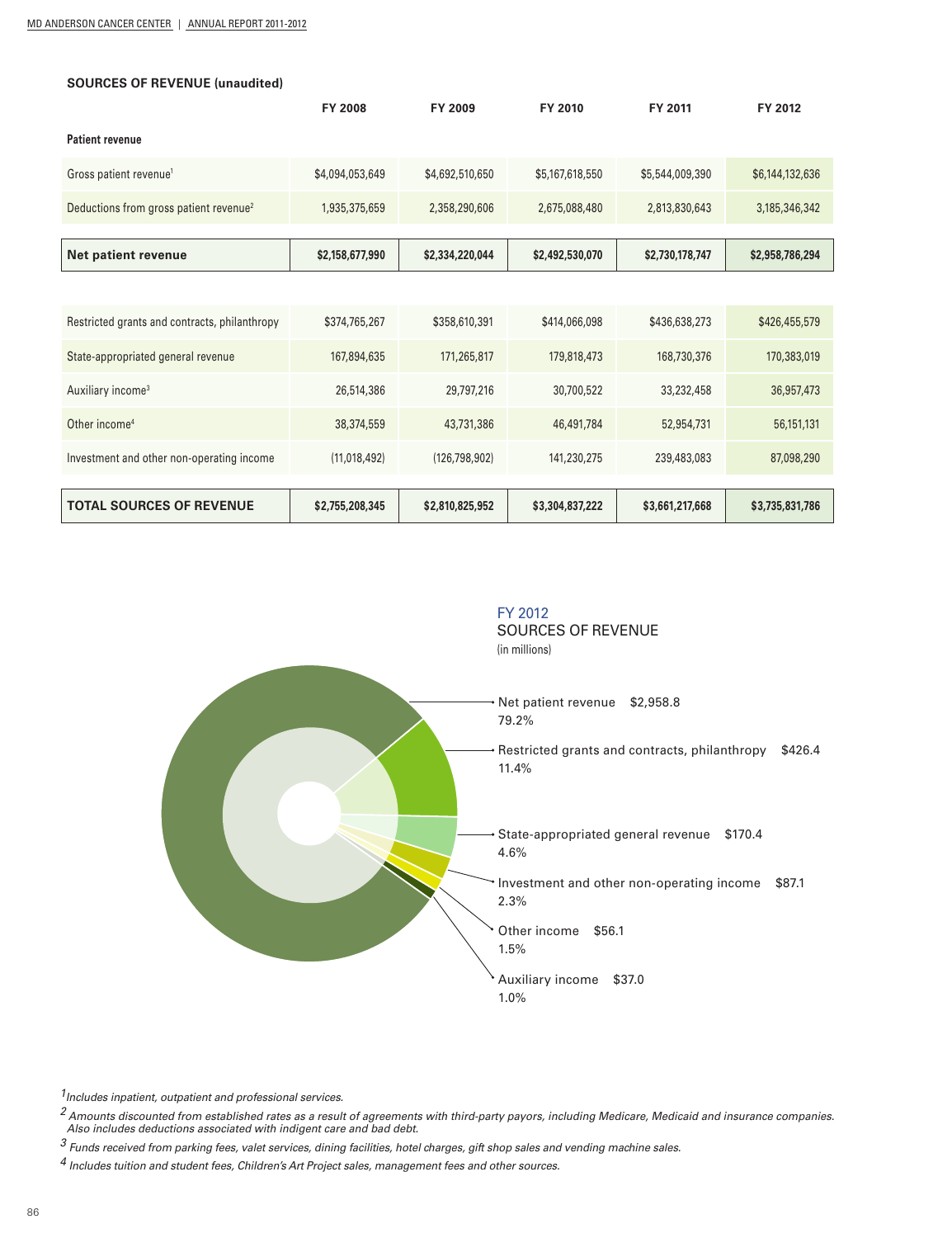#### **USES OF REVENUE (unaudited)**

|                                                         | <b>FY 2008</b>  | FY 2009         | FY 2010         | FY 2011         | FY 2012         |
|---------------------------------------------------------|-----------------|-----------------|-----------------|-----------------|-----------------|
| Research                                                | \$414,772,468   | \$431,058,983   | \$463,104,671   | \$520,582,209   | \$546,836,560   |
| Instruction, academic support and<br>public service     | 146,620,811     | 152,175,328     | 147,158,551     | 153,409,591     | 164,580,132     |
| Patient care                                            | 1,435,254,577   | 1,512,759,959   | 1,579,735,295   | 1,704,851,239   | 1,880,230,560   |
| Facilities and depreciation                             | 400,706,162     | 424,817,880     | 400,068,414     | 427,461,242     | 460,445,328     |
| Institutional support, auxiliary and other <sup>1</sup> | 203,649,311     | 230,471,382     | 226,601,396     | 248,601,648     | 280,844,123     |
| Allocation to capital plan <sup>2</sup>                 | 154,205,016     | 59,542,420      | 488,168,895     | 606,311,739     | 402,895,083     |
|                                                         |                 |                 |                 |                 |                 |
| <b>TOTAL USES OF REVENUE</b>                            | \$2,755,208,345 | \$2,810,825,952 | \$3,304,837,222 | \$3,661,217,668 | \$3,735,831,786 |



*<sup>1</sup> Includes support for parking, food and gift shop services, as well as general institutional support (e.g., information technology, human resources, administration, development activities).* 

DATA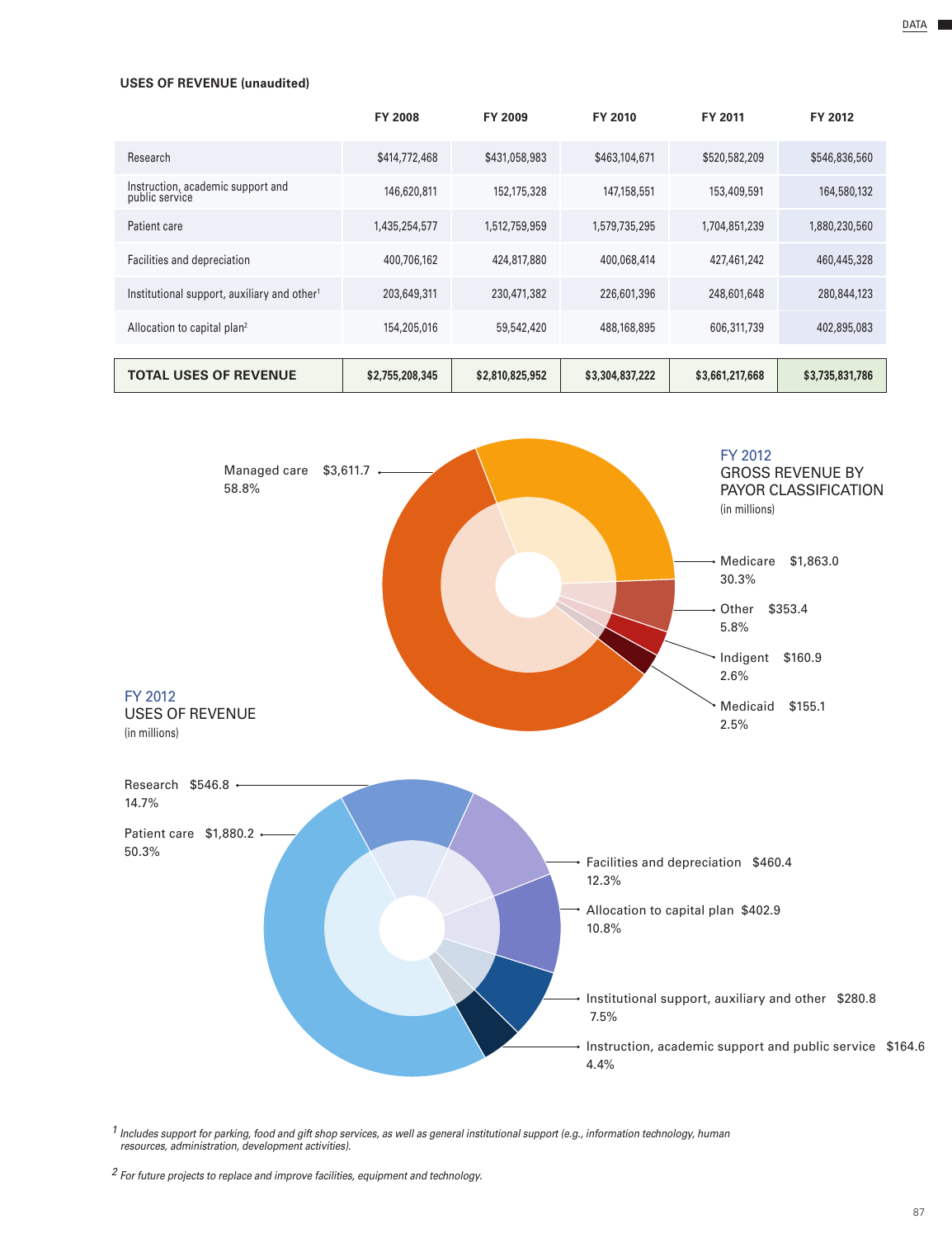#### **CLINICAL PROFILE**

|                                                     | <b>FY 2008</b> | FY 2009    | FY 2010    | FY 2011    | FY 2012    |
|-----------------------------------------------------|----------------|------------|------------|------------|------------|
| <b>Hospital admissions</b>                          | 22,194         | 23,277     | 23,995     | 25,230     | 26,726     |
| Patient days                                        | 167,451        | 174,740    | 178,651    | 180,354    | 191,735    |
| Average daily census                                | 464            | 486        | 498        | 504        | 536        |
| Average length of stay                              | 7.5            | 7.5        | 7.4        | 7.1        | 7.2        |
| Average number of operating beds                    | 510            | 507        | 546        | 594        | 616        |
| Outpatient clinic visits, treatments,<br>procedures | 965,248        | 1,055,092  | 1,132,338  | 1,190,568  | 1,281,489  |
| Pathology/laboratory medicine procedures            | 9,221,298      | 10,112,244 | 10,754,560 | 10,937,213 | 11,619,591 |
| Diagnostic imaging procedures                       | 479,476        | 519,150    | 538,514    | 515,999    | 497,660    |
| <b>Surgery hours</b>                                | 57,308         | 62,587     | 61,873     | 63,230     | 66,241     |
| Total active clinical protocols                     | 1,108          | 1,073      | 1,009      | 1,048      | 1,078      |

### **FY 2012 WORKFORCE**



# **FY 2012 UNCOMPENSATED CARE**

MD Anderson provided \$212 million in uncompensated care to Texans with cancer in FY 2012.\*

*\*This figure includes unreimbursed costs of care for patients who either have no insurance or are underinsured, or whose care was not fully covered by government-sponsored health programs. It does not reflect a one-time \$53 million refund, which was the result of a Medicare settlement to MD Anderson for prior years and was recorded as a lump sum in the FY 2012 financial report.*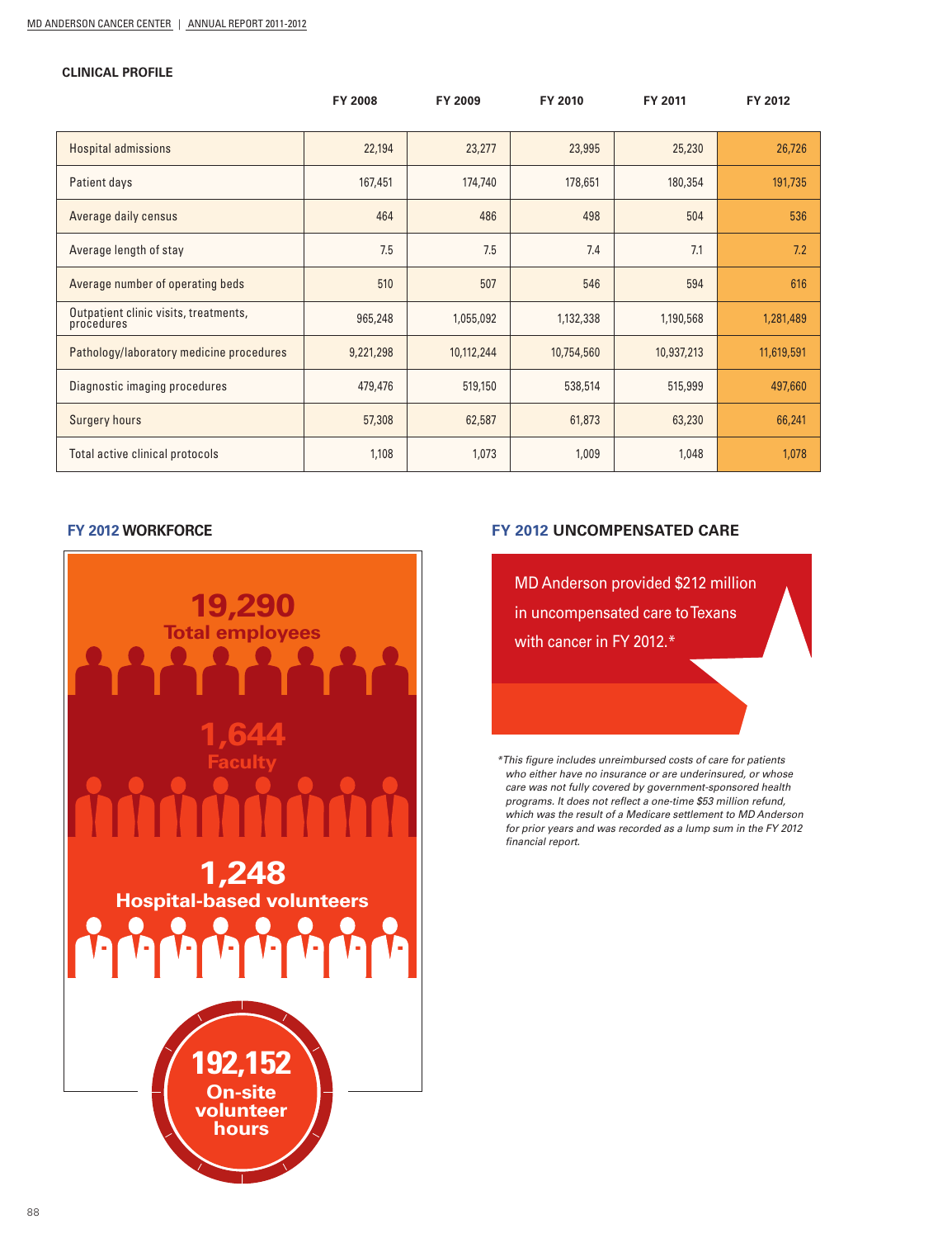# **FY 2012**

# **TOTAL PHILANTHROPIC GIFT SUPPORT BY TYPE**

| Cash gifts         | Amount       |
|--------------------|--------------|
| Corporations       | \$8,224,750  |
| <b>Foundations</b> | 24,830,464   |
| Individuals        | 28,525,882   |
| Organizations      | 1,627,616    |
| Trusts and estates | 7,292,409    |
| <b>Subtotal</b>    | \$70,501,121 |

### **Pledge gifts1**

| <b>Subtotal</b>                 | \$119,275,863 |
|---------------------------------|---------------|
| Trusts and estates <sup>2</sup> | 33,208,704    |
| Organizations                   | 16,548,955    |
| Individuals                     | 10,512,976    |
| <b>Foundations</b>              | 53,859,513    |
| Corporations                    | \$5,145,715   |

### **Gifts-in-kind**

| Corporations       | \$441,633      |
|--------------------|----------------|
| <b>Foundations</b> | $\mathfrak{p}$ |
| Individuals        | 75,398         |
| Organizations      | 100            |
| <b>Subtotal</b>    | \$517,133      |
|                    |                |

**TOTAL \$190,294,117** 

*1 Pledge gifts are not reported here at net present value.*

*<sup>2</sup> Discounted value of trusts and estates, including all planned gifts, is \$28,270,083.99.*

> Research1 \$168.9 88.8% Annual, unrestricted, undesignated<sup>2</sup> \$13.8 7.2%

Education, prevention, patient assistance \$7.6 4.0%

### FY 2012 TOTAL PHILANTHROPIC

GIFT SUPPORT BY PURPOSE (in millions)



*1 Donor-targeted gifts to research conducted in all mission areas.*

*2 These dollars fund institutional peer-reviewed research.*